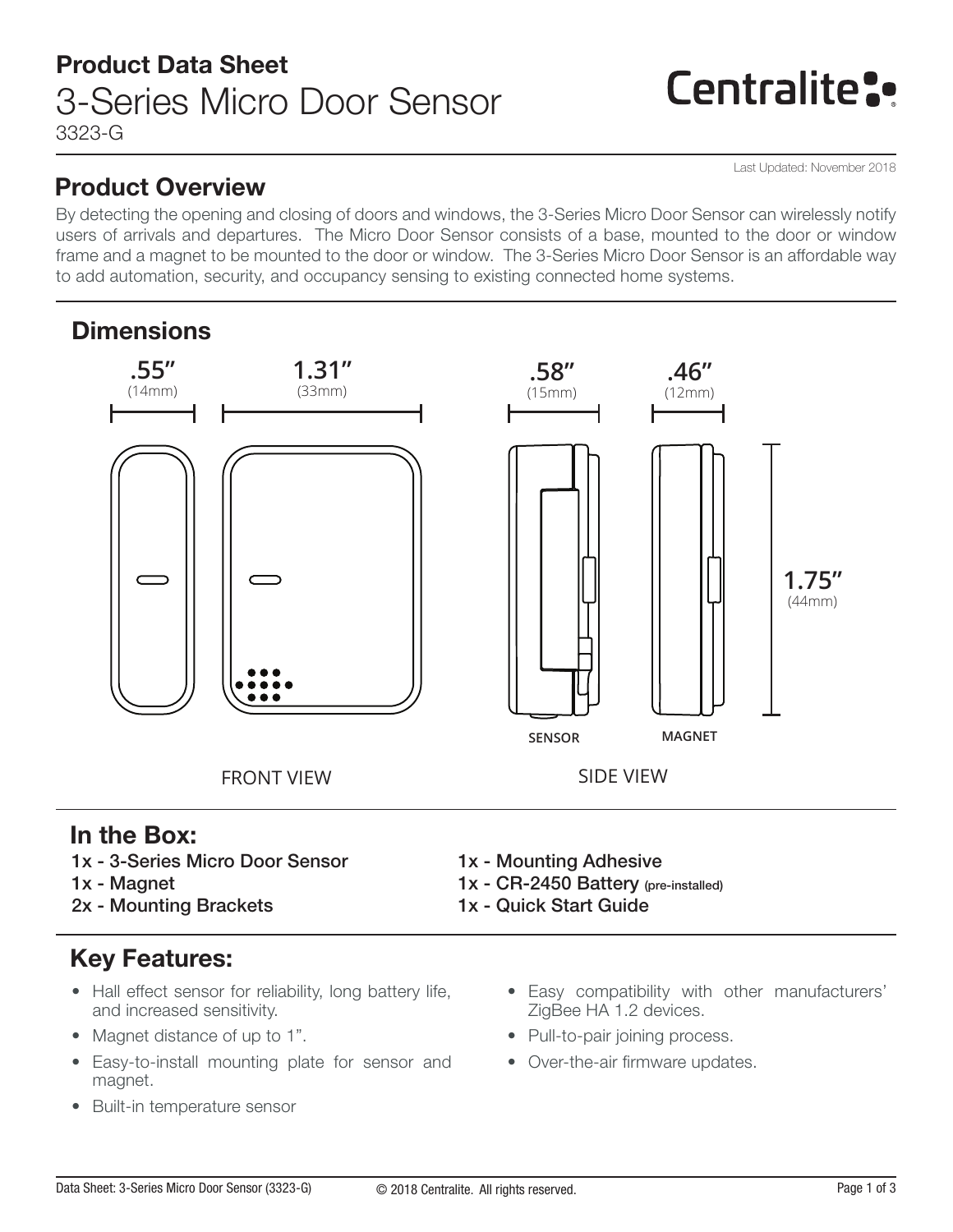## Use Cases

- Receive alerts when doors/windows open or close while you're away.
- Trigger "welcome" or "goodbye" scenes.

#### Receive alerts when doors/windows open or close while you're away.

You can use the 3-Series Micro Door Sensor to notify you when the kids get home from school or when a repair man leaves.

#### Trigger "welcome" or "goodbye" scenes.

Your house can now welcome you home as you return from work and conserve energy while you're away. Use the Micro Door Sensor in the morning by having it put thermostats in deep setback and turning off unnecessary lighting.

- Trigger alarm when doors or windows unexpectedly open.
- Automate lights in closets and small rooms

#### Trigger alarm when doors or windows unexpectedly open.

While you're away or at night while you're asleep, you want more than just notification of an entry/exit—you want an alarm to be triggered. Pair with an alarm or siren to alert your family and police to intruders as well as deterring burglars from entering the home.

#### Automate lights in closets and small rooms

Place a Micro Door Sensor on closet and pantry doors to trigger lights to automatically turn on and off. This feature provides extra visibility and safety.

### Special Features

#### Hall Effect Sensor

The 3-Series Micro Door Sensor features a Hall effect sensor for increased sensitivity, reliability, and reduced size. By eliminating the need for a reed switch, the Hall effect sensor has no moving parts, increasing reliability. This feature also increases the battery life of the sensor.

### Easy Mounting Options

The 3-Series Micro Door Sensor can be installed using either adhesive strips or mounting screws (both included). The easy-to-install mounting plate attaches with a single screw and the sensor simply slides into place on the mount.

#### Pull-to-Pair Join Process

All 3-Series sensors feature "pull-to-pair" joining. The device ships with the battery pre-installed and all that is needed to begin the joining process is to pull out a small plastic tab from the bottom of the device. There is nothing for the user to take apart or put back together.

#### ZigBee Home Automation 1.2 Compatibility

The 3-Series Micro Door Sensor is fully ZigBee HA 1.2 certified and is guaranteed to function with all open, ZigBee HA 1.2-certified hubs and devices.

#### Superior Range and Updatability

The Micro Door Sensor supports over-the-air updates providing for seamless upgrades and feature additions without the need for any user interaction.

#### Step 1: Open ZigBee Network for Joining

Using your controller or hub's interface, enable the ZigBee network for joining.

#### Step 2: Pull Tab from Side of Sensor

Pull the small plastic tab out from the side of the sensor and it will immediately begin searching for a network to join.

#### Step 2: Finish Joining at Hub (optional)

Some hubs and controllers require additional steps such as naming or categorizing the device.

### Getting Started Troubleshooting

### Step 1: Remove and Replace Battery from Device

Open the battery tray on the side of the device. Remove battery and replace with a new CR-2450 battery. Reassemble and test operation.

#### Step 2: Factory Reset and Rejoin

Remove battery. Insert a paper clip into the reset hole on the side of the device. While holding down the reset button, reinsert battery to factory reset the device. Repeat the "Getting Started" steps to rejoin the ZigBee network.